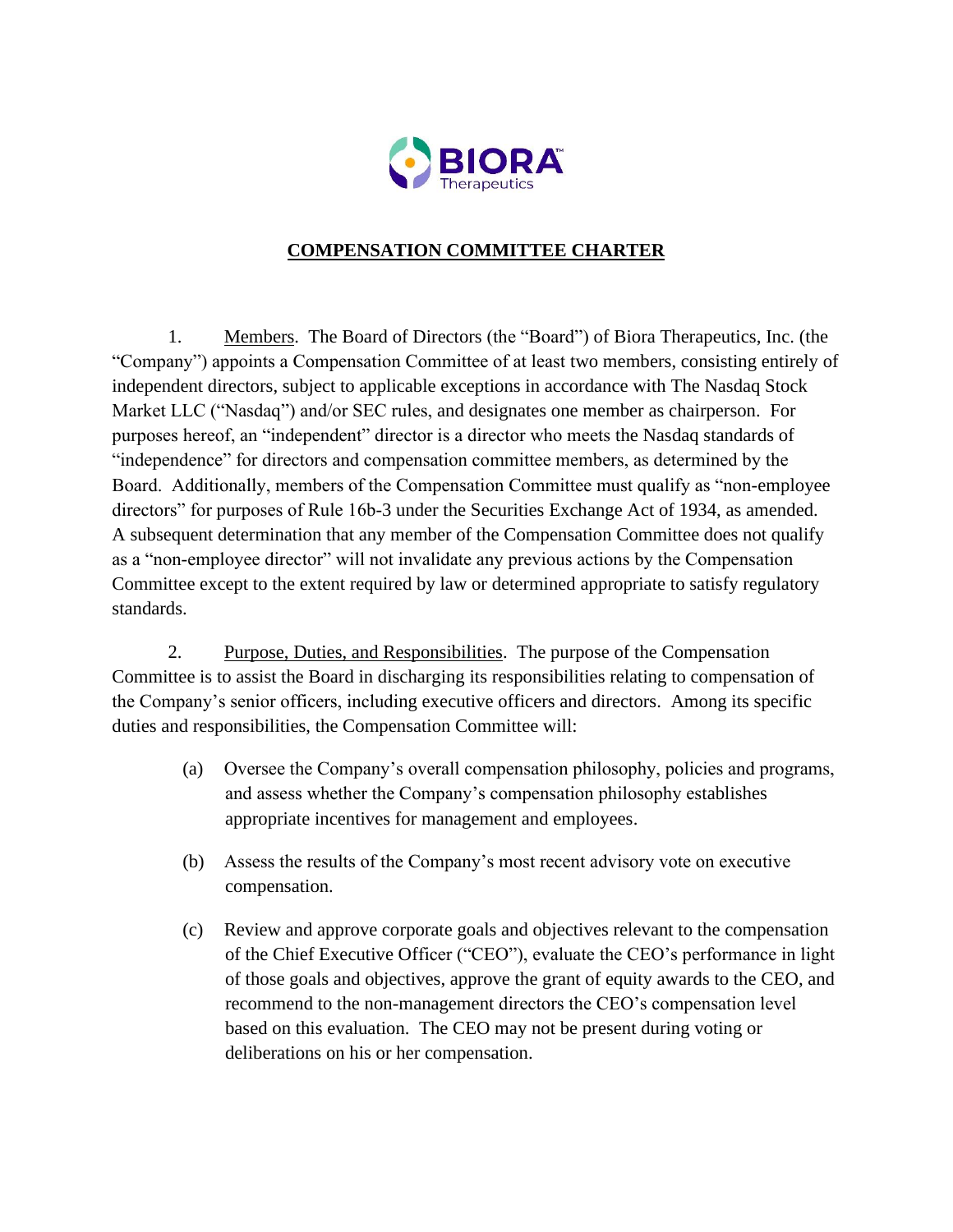- (d) Oversee the evaluation of other executive officers, approve the grant of equity awards to other executive officers, and set the compensation of other executive officers based upon the recommendation of the CEO.
- (e) Administer and make recommendations to the Board with respect to the Company's incentive compensation and equity-based compensation plans that are subject to Board approval.
- (f) Approve the terms and grant of equity awards for executive officers.
- (g) Review and approve the design of other benefit plans pertaining to executive officers.
- (h) Approve, and amend or modify, the terms of other compensation and benefit plans as appropriate.
- (i) Review and recommend to the Board employment and severance arrangements for executive officers, including employment agreements and change-in-control provisions, plans or agreements.
- (j) Review and discuss with management the Company's Compensation Discussion and Analysis ("CD&A") and related disclosures that Securities and Exchange Commission ("SEC") rules require be included in the Company's annual report and proxy statement, recommend to the Board based on the review and discussions whether the CD&A should be included in the annual report and proxy statement, and oversee preparation of the compensation committee report required by SEC rules for inclusion in the Company's annual report and proxy statement.
- (k) Annually review compliance by executive officers and directors with the Company's stock ownership guidelines, if applicable.
- (l) Annually review the form and amount of compensation of directors for service on the Board and its committees and recommend changes in compensation to the Board as appropriate.
- (m) Oversee succession planning for positions held by executive officers, and review succession planning and management development at least annually with the Board, including recommendations and evaluations of potential successors to fill these positions.
- (n) Oversee the assessment of the risks related to the Company's compensation policies and programs applicable to officers and employees, and review the results of this assessment.